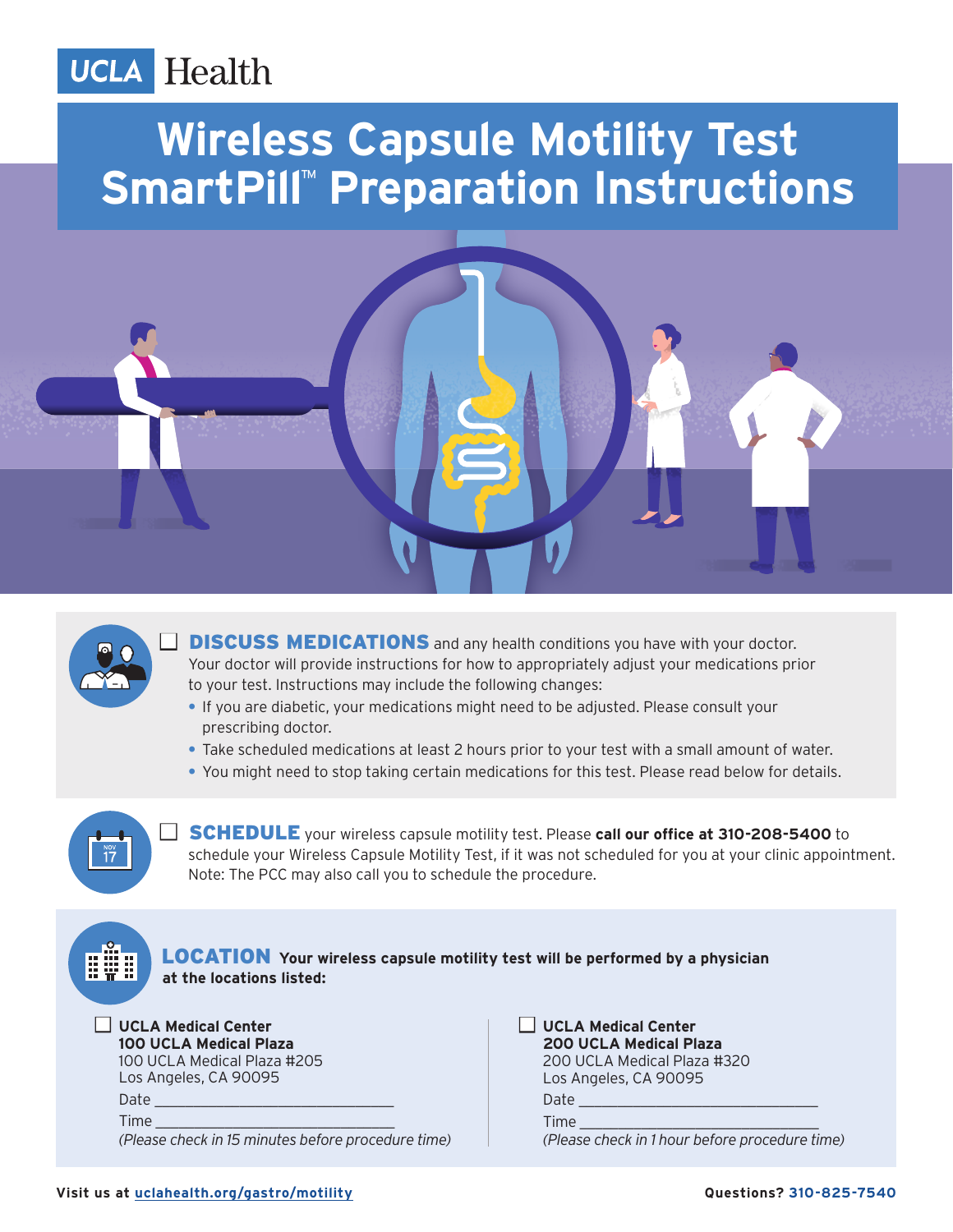#### IF YOU ARE ON ANY MEDICATIONS LISTED BELOW, PLEASE FOLLOW THESE INSTRUCTIONS:



#### 7 DAYS BEFORE YOUR TEST STOP TAKING

• **Proton pump inhibitors -** This includes, but is not limited to rabeprazole (Aciphex), omeprazole (Prilosec), lansoprazole (Prevacid), dexlansoprazole (Dexilant), esomeprazole (Nexium), pantoprazole (Protonix).



#### 3 DAYS BEFORE YOUR TEST STOP TAKING

- **Motility-altering medications -** This includes, but is not limited to domperidone (Motilium), metoclopramide (Reglan), prucalopride (Resolor or Motegrity), tegaserod (Zelnorm), pyridostigmine (Mestinon).
- **Antiemetics & 5HT3 antagonists -** This includes, but is not limited to ondansetron (Zofran), kytril (Granisetron).
- **Macrolides -** This includes, but is not limited to erythromycin, azithromycin.
- **Anticholinergics –** This includes, but is not limited to promethazine (Phenergan), prochlorperazine (Compazine), dicyclomine (Bentyl), hyoscyamine (Levsin).
- **Anti-diarrheals –** This includes, but is not limited to loperamide (Imodium), diphenoxylate and atropine (Lomotil).
- **Laxatives -** This includes, but is not limited to polyethylene glycol (Miralax), lubiprostone (Amitiza), bisacodyl (Dulcolax), Senna, sorbitol, docusate (Colace), lactulose, linaclotide (Linzess), Milk of Magnesia, magnesium laxatives, plecanatide (Trulance), tenapanor (IBSRELA).
- **Synthetic hormone -** This includes, but is not limited to octreotide (Sandostatin).
- **Opioid pain medications -** This includes but is not limited to hydromorphone (Dilaudid), fentanyl, morphine, hydrocodone (Norco), oxycodone (Percocet), Tramadol.



#### 2 DAYS BEFORE YOUR TEST STOP TAKING

• **Histamine2 blockers -** This includes, but is not limited to famotidine (Pepcid), cimetidine (Tagamet), ranitidine (Zantac), nizatidine (Axid).

#### 1 DAY BEFORE YOUR TEST STOP TAKING

• **Antacids -** This includes, but is not limited to Maalox, Mylanta, Rolaids, TUMS.



THE NIGHT BEFORE YOUR TEST do not eat or drink anything after midnight. Do not use tobacco during this fasting period and do not drink alcohol 24 hours before your test.



THE MORNING OF YOUR TEST take your usual morning medications (including blood pressure medications), at least 2 hours prior to your procedure with a small amount of water. Do not eat, drink, or smoke. (Remember to continue to hold the medications mentioned above.)